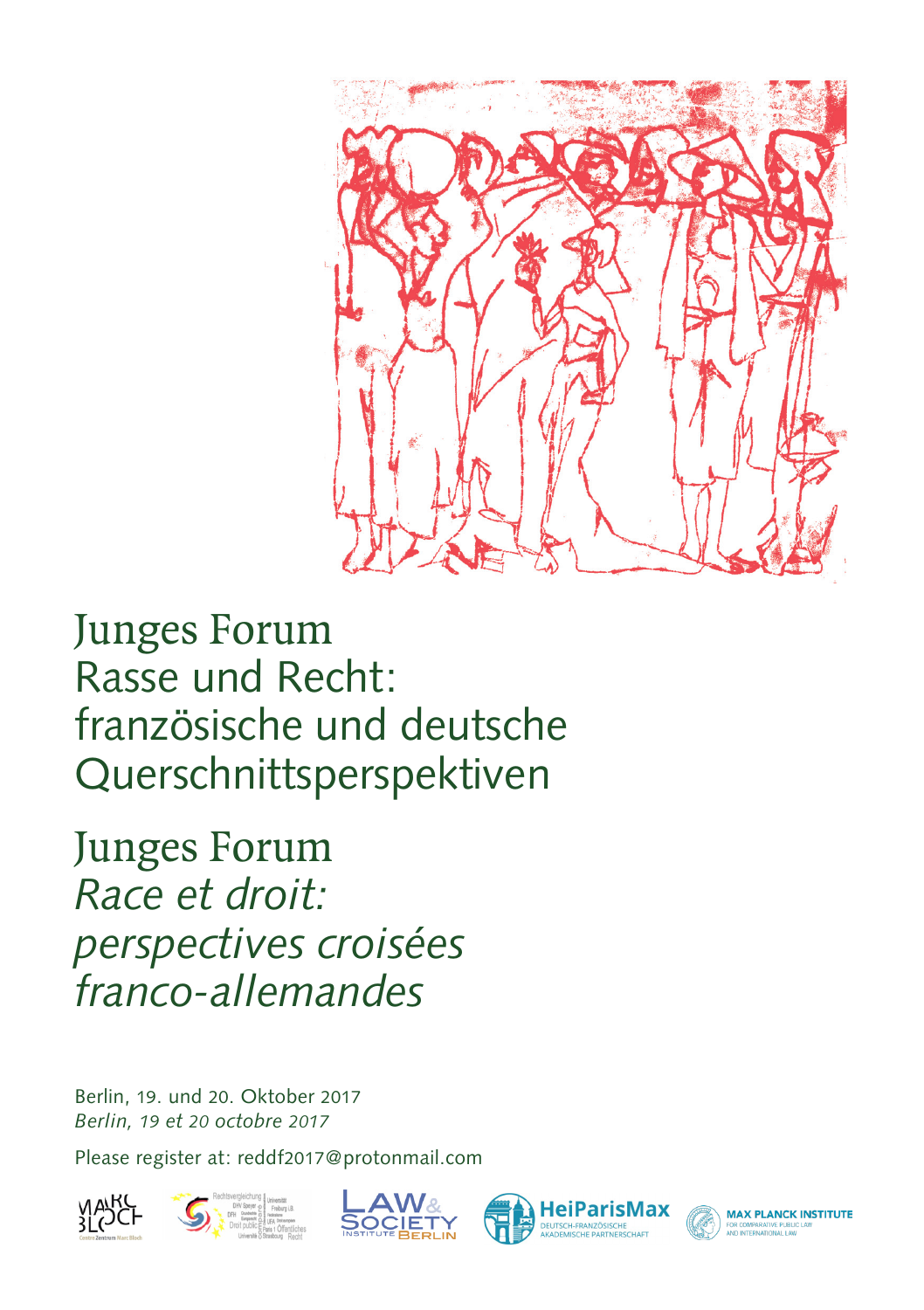## Donnerstag, 19. Oktober 2017 / *Jeudi 19 octobre 2017*

Ort / lieu: Raum / Salle Germaine Tillon Centre Marc Bloch Friedrichstraße 191 10117 Berlin

- 13:30 Empfang der Teilnehmer\*innen / accueil des *participant.e.s.*
- Begrüßungswort / *mots de bienvenue*  14:00 Markus Messling – Director of the Centre Marc Bloch
- 14:20 Ulrike Wagener Humboldt-Universität zu Berlin The ‹Mischehenverordnungen› in German South-West Africa around 1905 – a legal stabilisation and institutionalisation of racist practices under the German empire
- 14:40 Mouhamadou Ndiaye Université Montesquieu Bordeaux IV The racialisation of Islam in french colonial law
- 15:00-15:30 Discussion
- 15:30-16:00 Pause / café
	- 16:00 Sultan Doughan University of California at Berkeley Is religion race? About the difficulties to speak about racism against religious minorities in liberal-secular contexts
	- 16:20 Anna-Esther Younes Graduate Institute of International Studies and Development, Geneva In front of the Law: Race and the Unconscious
- 16:40-17:10 Discussion
- 17:10-18:00 Pause / café
- 18:00-20:00 Panel discussion: Race-conscious legal thinking in Europe with Iyiola Solanké – University of Leeds; Mathias Möschel – Central European University; Mahdis Azarmandi – University of Otago; *Rassismus vor Gericht* Research Group Moderation Nahed Samour – Erik Castrén Institute of International Law and Human Rights, Helsinki University
	- 20:15 Abendessen / dîner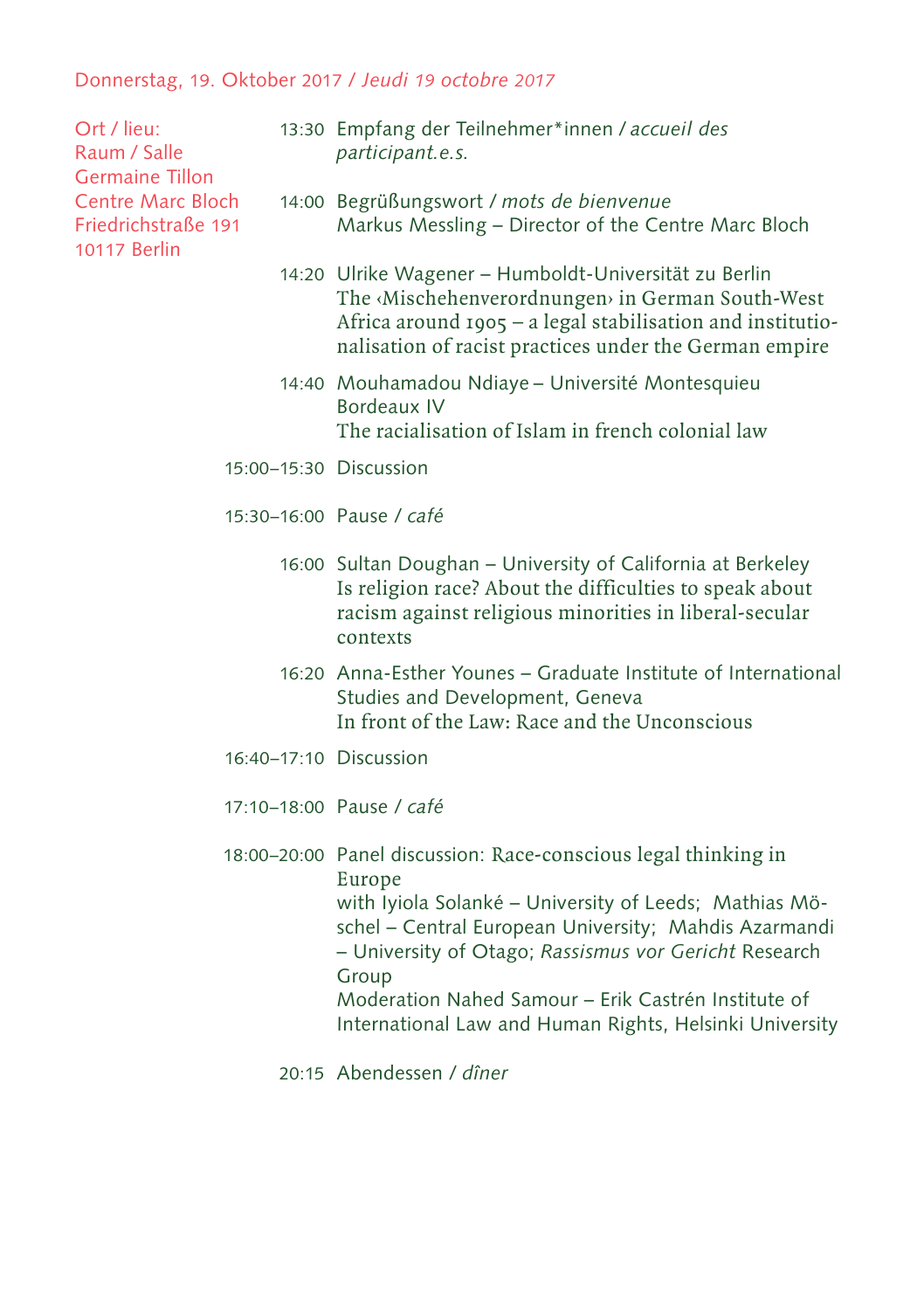## Freitag, 20. Oktober 2017 / *Vendredi 20 Octobre 2017*

Ort / lieu: Raum / Salle Germaine Tillon Centre Marc Bloch Friedrichstraße 191 10117 Berlin

- 9:00 Empfang der Teilnehmer\*innen / *accueil des participant.e.s.*
- 9:20 Hourya Bentouhami Université Toulouse-Jean Jaurès Keynote speech: ›I am not racist, but...‹ Racist ideology in a post-racial era. A feminist perspective.
- 10:10 Laurence Meyer Paris 1 Panthéon-Sorbonne Migration Laws and the ‹White Savior Complex›: the regulation of migrants' intimacies in Germany and France
- 10:30 Annette Hilscher Goethe-Universität Frankfurt am Main / Université Paris-Sorbonne (Paris IV) Ethnic and Racial discrimination and antidiscriminatory practice policies in Germany, France and Canada in the light of the politics of recognition
- 10:50–11:20 Discussion
- 11:20–11:50 Pause / *café*
	- 11:50 Aino Emilia Korvensyrjä University of Helsinki Race and crimmigration law in Germany
	- 12:10 Souad Lamrani Université Paris-Sorbonne (Paris IV ) The racialisation of the alien-migrant
- 12:30–13:00 Discussion

## 13:00–14:40 Mittagegessen / *Pause déjeuner* Spaziergang zur Humboldt Universität / *Changement de lieu vers la Humbolt Universität*

- 14:50 Karsten Schubert Universität Duisburg-Essen The right of asylum and the critique of subjective rights Ort / lieu: Raum / Salle E-25 Faculty of Law of
- 15:10 Anam Soomro Freie Universität zu Berlin A critical inquiry into freedom of movement: race, colonialism and the making of international law Humboldt Universität Bebelplatz 2 10117 Berlin
	- 15:30–16:00 Discussion
	- 16:00–16:30 Pause / *café*
		- 16:30 Cengiz Barskanmaz Max Planck Institute for social anthropology Conclusion speech: Framing Race and Law in Europe
	- 17:30–18:30 Buffet (Ende der Tagung / *Fin du colloque)*